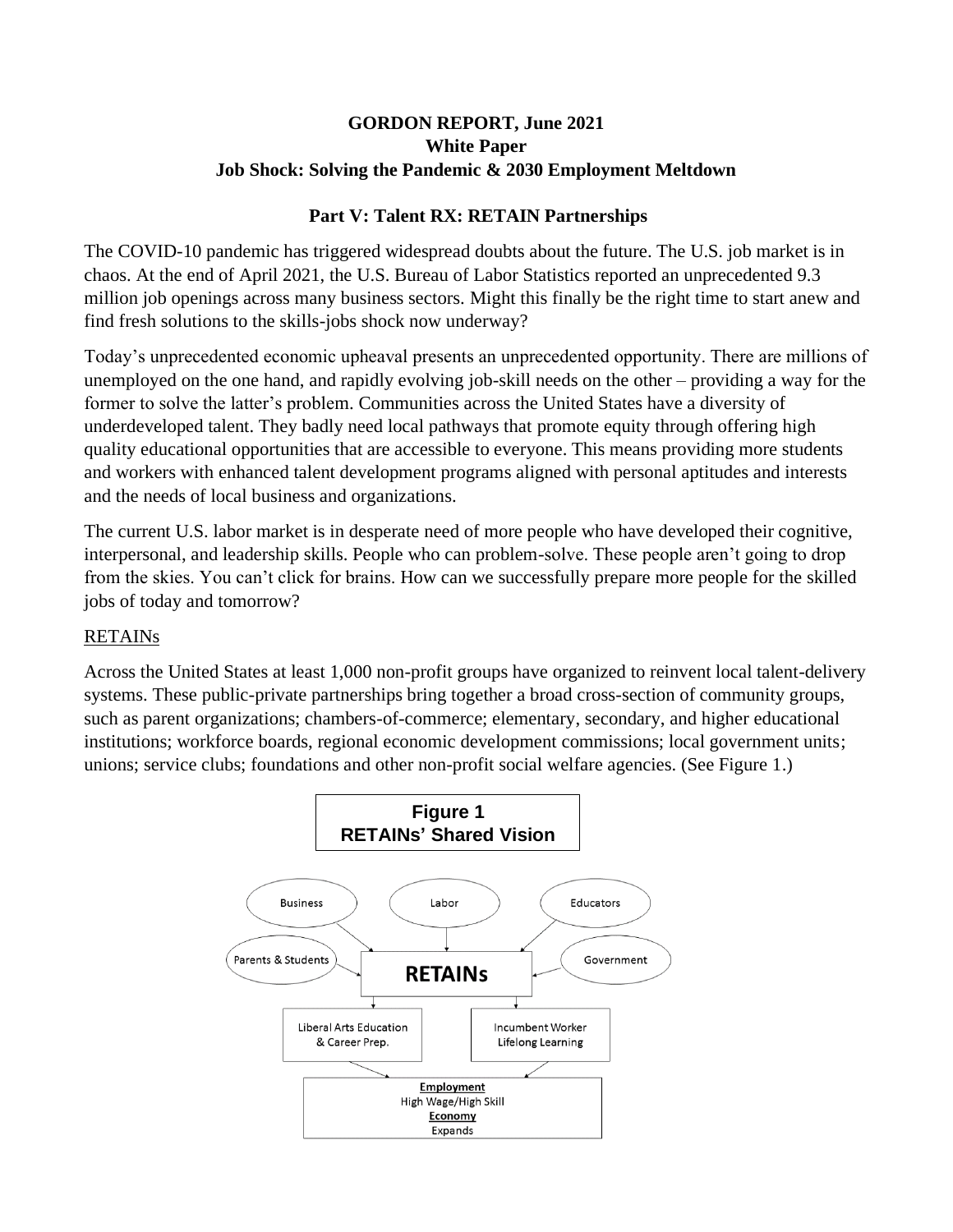To provide a descriptive term for such organizations, we coined the term Regional Talent Innovation Network (RETAIN). They have many local brand names, such as The New North, High School Inc., the Vermillion Advantage, ConxusNEO, and Manufacturing Renaissance.

RETAINs began in the 1990s to respond to the economic erosion of their communities. Instead of seeing their young people move elsewhere for employment, they sought to retain them in their communities. Keeping the population stable also enabled communities to retain local businesses and thus stop the erosion of the tax base. Once these communities built a skilled workforce, they could attract new businesses to locate there.

In the short term, RETAINs build a network in which local businesses collaborate with training organizations, educational institutions, and in-house training department to provide training for vacant jobs and to upskill current employees. This both enables employees to move into higher-skill/higherpaying jobs and enhances the profitability of local businesses through the more efficient use of new technologies. Access to pooled resources make these training collaboratives particularly beneficial to smaller businesses that cannot afford to provide their own in-house training.

In the long-term RETAINs update educational programs at all levels starting in elementary schools and extending to a wide variety of post-secondary options including certificate and apprenticeships programs. They work to harmonize existing educational programs and devise new ways to fill in skill gaps. RETAINs help reconcile funding streams and secure new revenue to integrate K-12, career education, higher education, and adult training. (See Figure 2.)



We agree with a *Wall Street Journal* editorial (June 9, 2021) that failing public K-12 schools are the "root cause of America's skilled-worker shortage." K-12 schools are locally controlled. The purpose of a RETAIN is to foster communication and cooperation among diverse community sectors. Many students today lack motivation as they find schooling too abstract and unrelated to the "real world." K-12 students and teachers need active connections to local employers in order to learn about the education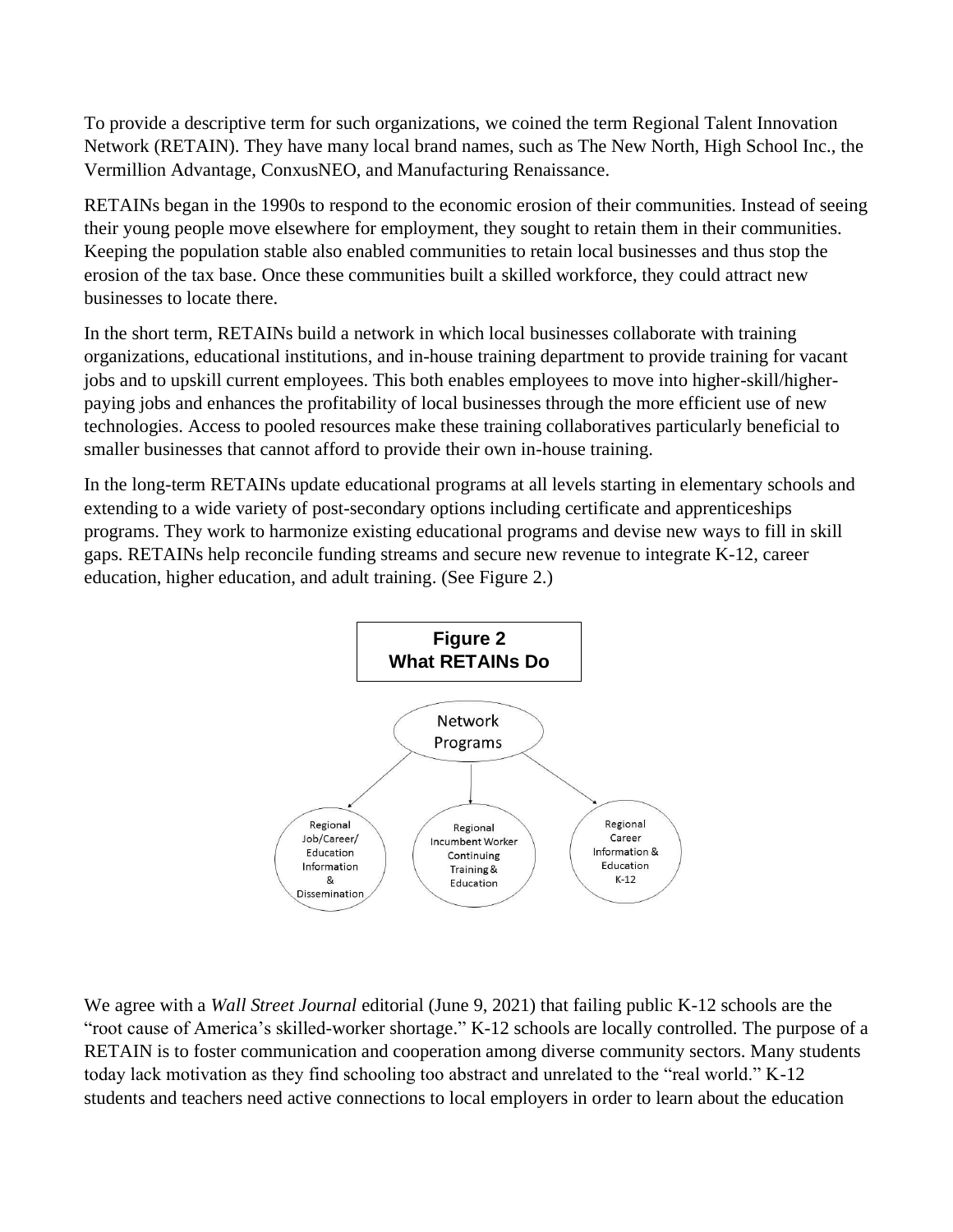and skills required for careers in today's workplaces. Local businesses need to interact with public and private high school students through sponsoring career education programs, internships, and other activities that allow students to explore career areas that align with their aptitudes and interests.

RETAINs see themselves as joint partners in community building and in the renewal of the U.S. free enterprise system. They are rebuilding the pipeline that connect their community members to the job market. The key words here are "bottom-up collaboration" – defined as joint authority, joint responsibility, and joint accountability among all the partners.

#### RETAINs Can Make a Difference

The good news is what we can expect if RETAINs are instituted across America to rebuild the U.S. workforce. (See Figure 3.) In 2030 the U.S. economy will support about 170 million jobs; 128 million of them will be high-skill or mid-skill jobs. RETAINs can increase the expected 56 million high/mid-skill workers by retraining 30 million additional workers and preparing 10 million more students for skilled employment.

| <b>Job Shock 2030 Projections</b><br>170M Total Jobs<br>Scenario #2: RETAINs Rebuild Talent System |                                                                                                                                                                |                                                                                                                |
|----------------------------------------------------------------------------------------------------|----------------------------------------------------------------------------------------------------------------------------------------------------------------|----------------------------------------------------------------------------------------------------------------|
| <b>JOBS</b>                                                                                        | <b>WORKERS</b>                                                                                                                                                 | <b>VACANCY RESULTS</b>                                                                                         |
| 128M High/Mid-Skill<br>75% of All Jobs                                                             | 56M High/Mid-Skill<br><b>Skills Deficit 72M</b><br>Remedies<br>• 30M Trainable<br><b>Workers</b><br>• 10M More Skilled<br><b>Student Grads</b><br>• Automation | Up to 18 Million<br><b>Vacant Jobs</b><br>\$540B-\$1.5T<br><b>Business Loss</b><br>(Profits &<br>Productivity) |
| <b>32M Low Skill</b><br>25% of All Jobs                                                            | <b>72M Low Skilled</b>                                                                                                                                         | <b>40 Million</b><br><b>Surplus Workers</b>                                                                    |

# FIGURE 3